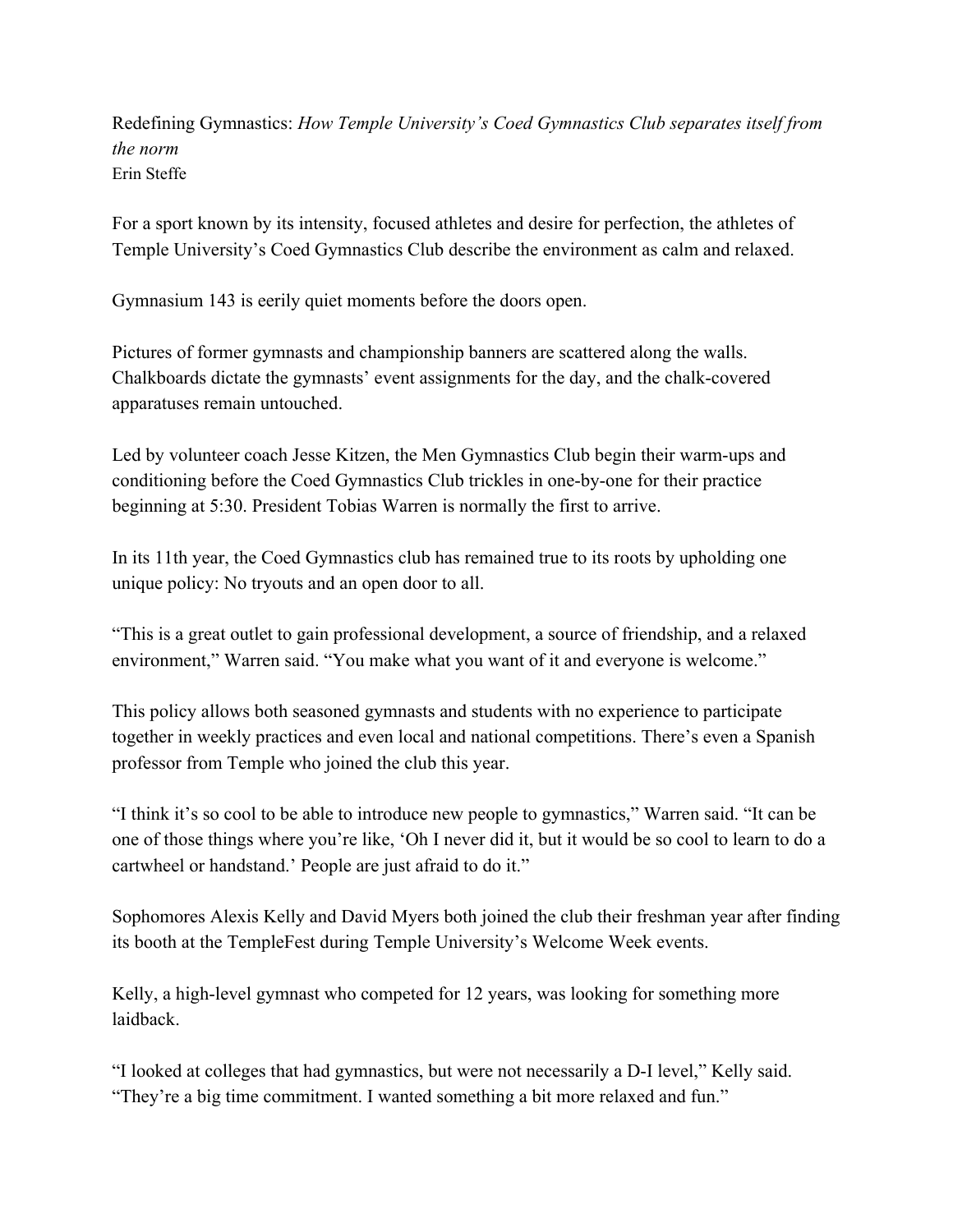Myers on the other hand, used his interest in acrobatics to drive his college gymnastics experience.

"I've only known gymnastics for two years now. I only did soccer and track growing up," Myers said. "Flipping was always cool to me. I learned how to do a front flip and backflip from YouTube, and I would try it in my living room."

Despite differences in skill level, members embrace the opportunities that come with an open-door policy. Even as a newer gymnast, Myers is able to compete in local and national competitions with the club.

"It's definitely benefited me," Myers said when talking about his competition experiences. "At first it was hard performing in front of other people, but I enjoy it."

"My goal every year is to make sure everything runs smoothly, obviously," Warren said. "But I really want to make sure the members who aren't competing feel included in this environment."

Warren fosters this inclusive environment with his question of the day attendance sheets. The club is able to accommodate a large number of students through its open gym hours.

Monday through Thursday, members have access to the gym from 6-8 p.m.,, and they share the gym with the Men's Gymnastics Club, which practices from 4-7 each night. Typically, Tuesdays, Wednesdays, and Thursdays have the highest attendance rates.

The club currently operates with 79 active members, and membership has increased over the past few years. This has generated close to \$5,000 in revenue through membership fees this past year.

Membership fees aren't the only way the club raises funds. They also raised \$3,500 in 2018-2019 through fundraising, according to Assistant Director of Programs, Pete Vincent. Vincent oversees the executive boards and fiscal operations of student sports clubs.

Flips for Tips frequently endorses the club's fun atmosphere with this annual fundraiser at the bell tower. It's the club's most successful fundraising effort, and it goes beyond the financial aspect.

The camaraderie is reflected in all aspects of the club, after all.